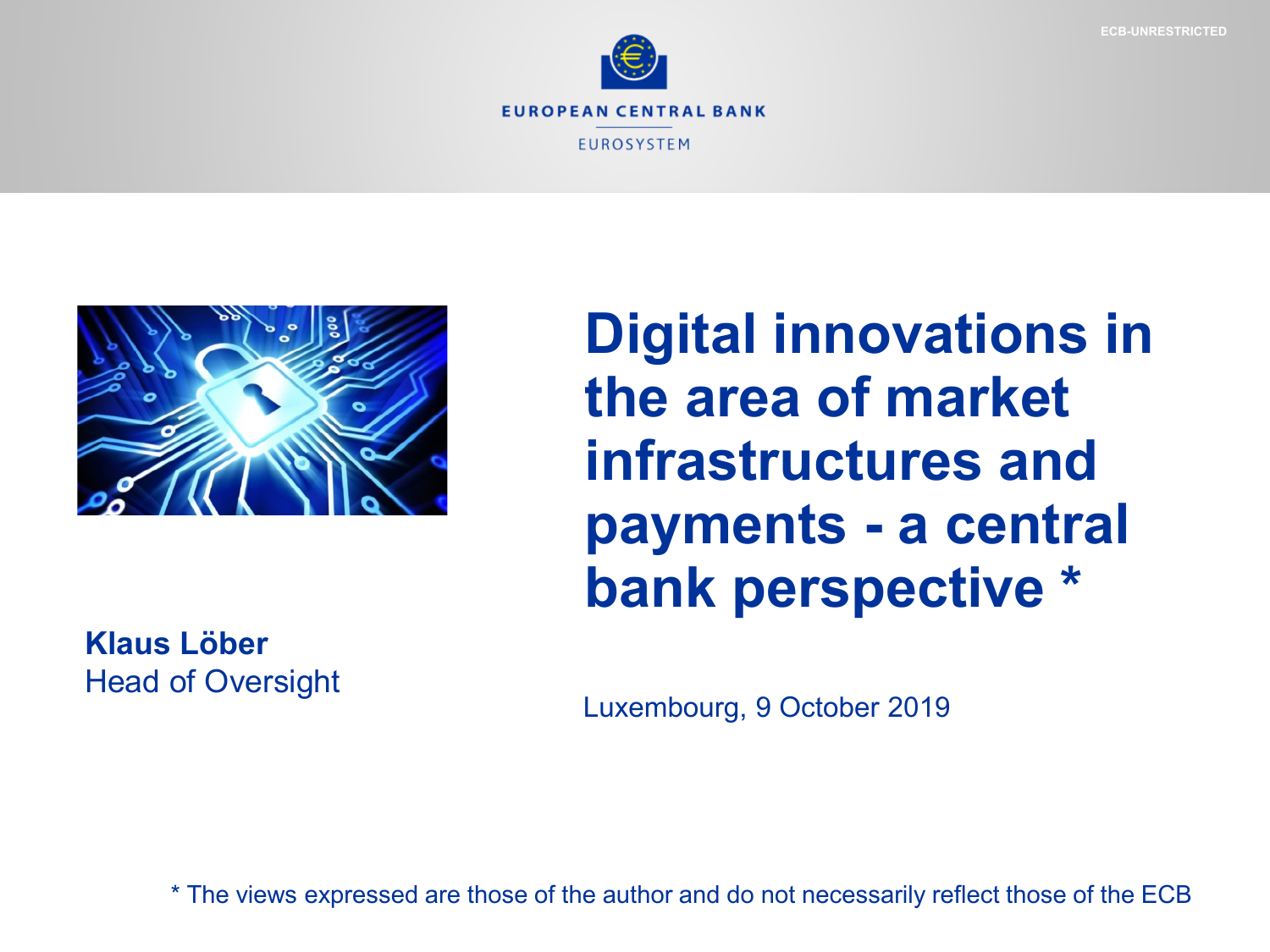### Digital innovations and the financial sector

- **Virtual («crypto») currencies** were at the forefront of recent technological developments
	- ⇒ Separation of **assets** (e.g. Bitcoin) and **technology** (e.g. Blockchain)
	- ⇒ Attention fluctuated from the **payments proposition** to the **technical arrangements** and back to the payment dimension
- **Digital innovations** are a focal point of attention by financial market participants, academics, authorities and central banks
- The **emergence of new technologies** triggered reflections how financial market transactions should be **designed and regulated**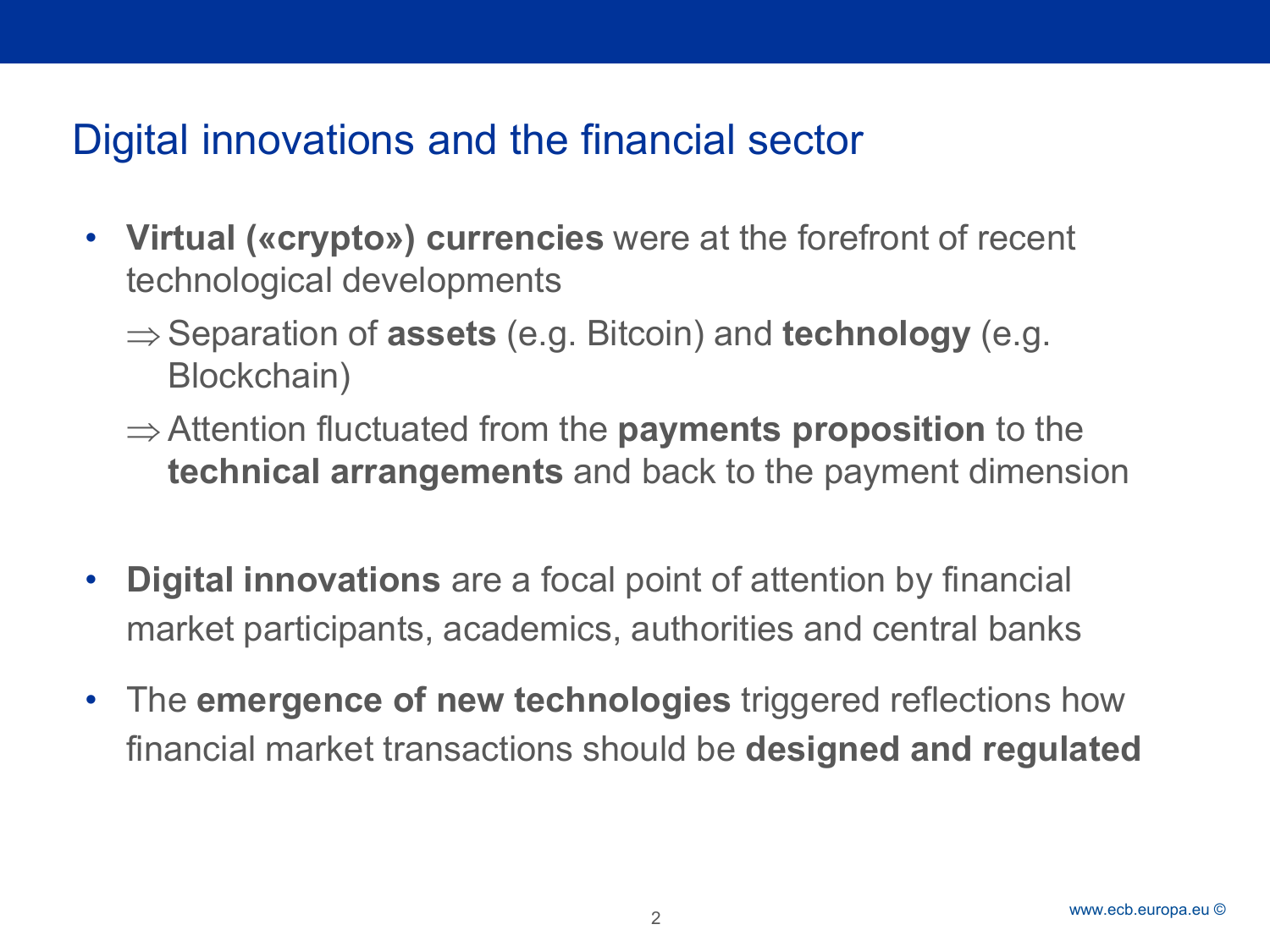# Digital innovations and financial market infrastructures

- **Digital innovations** have the **potential to induce change across the value chain** 
	- Issuance, trading, payments, clearing and settlement
	- Data and identity management as well as regulatory reporting
	- Transfer of assets, record of ownership and asset services

#### • **Pressure on business models, risk management and regulation**

- Challenges to the intermediary function of FMIs
- Market entry of new (unregulated) entities
- Changing user expectations in terms of speed, cost, transparency

#### • **Various possible scenarios**

- Disintermediation by peer-to-peer networks or bigtech platforms
- Usage of new technology by legacy FMIs to improve internal efficiency
- New FMIs offering DLT based services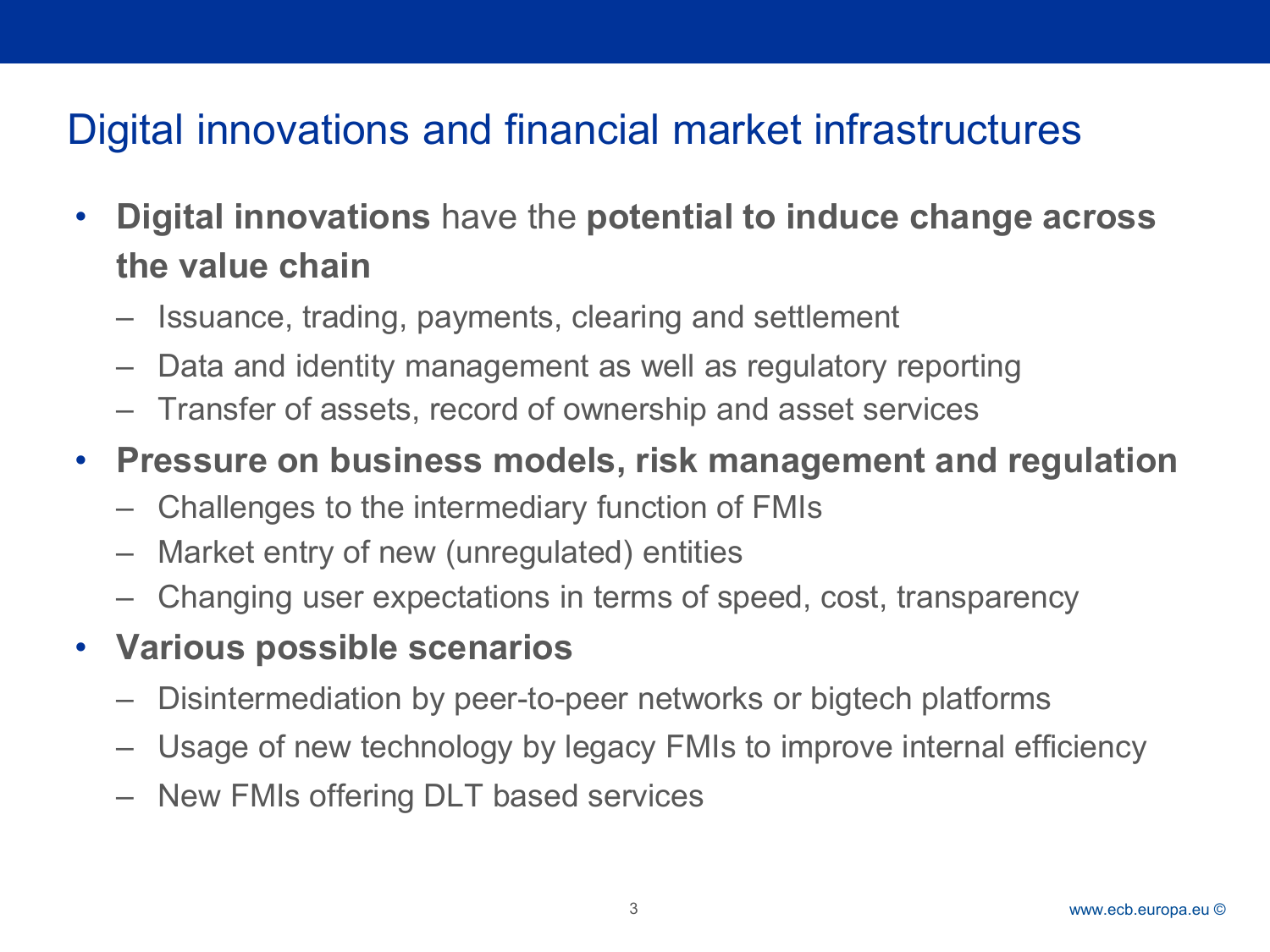# Implications for central banks

### **Monetary policy and service provider role**

- assessing potential of digital innovations for efficient and safe central bank infrastructure services for settlement of payments and securities
- assessing impact on monetary operations and central bank money issuance

### **Catalyst role**

- facilitating private sector efforts to improve market efficiency
- promoting work on standardisation and interoperability, countering the risk of silos and proprietary solutions

### **Oversight, supervisory and financial stability role**

- assessing possible impact of technology adoption on overseen/supervised entities and their business models and the financial markets at large
- adapting central bank frameworks for data collection and handling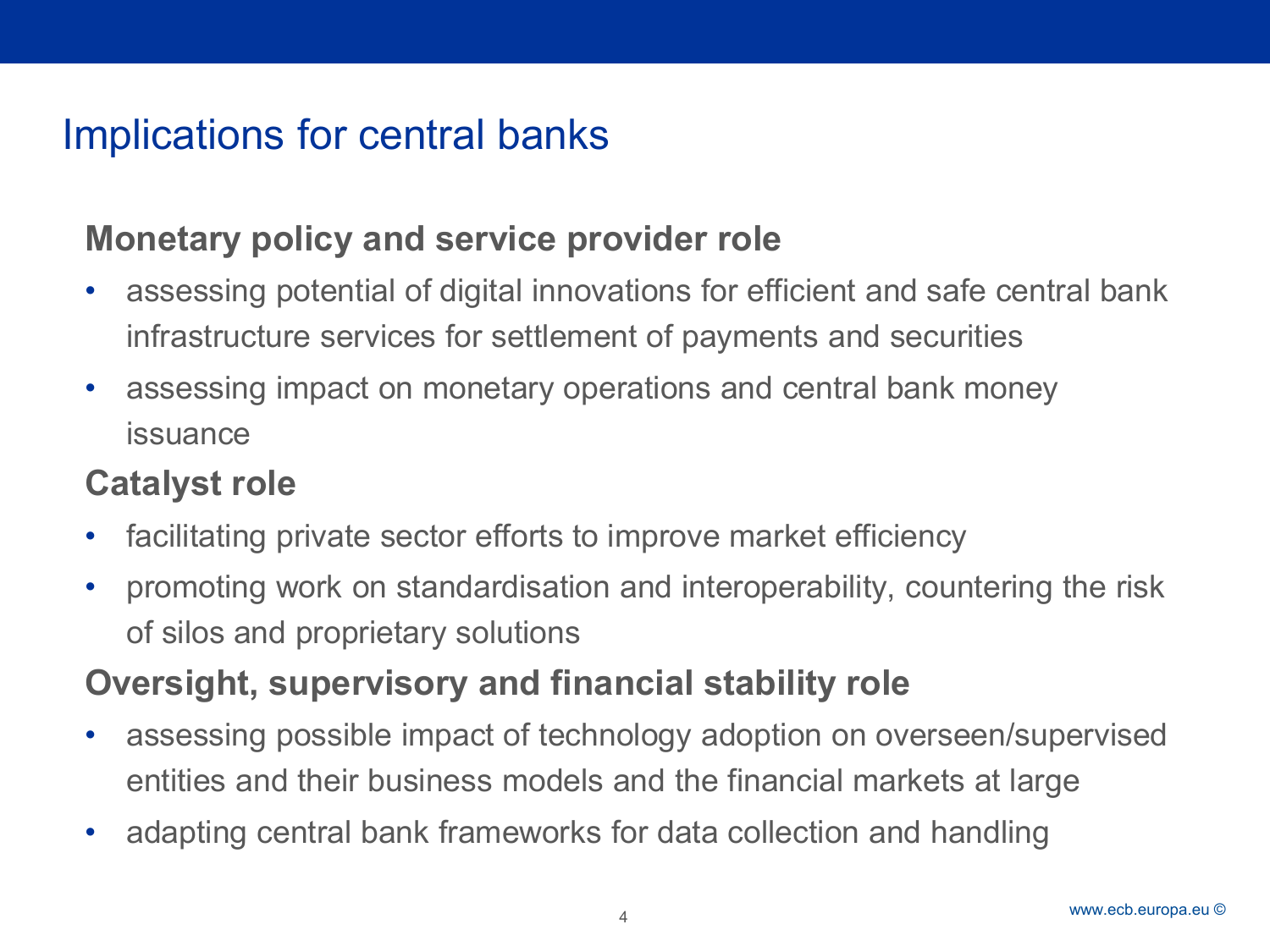# Central bank activities

- **Understand and monitor fintech developments** and their potential impact on financial institutions and markets
- **Analyse** the potential use of innovations (including blockchains, distributed ledgers, and digital currencies) within the central bank e.g. through **research or technical experimentation**
	- − alone/jointly or cooperation with private sector
- **Support** fintech innovation by expanding central bank services and establishing promotion policies (e.g. **accelerators, sandboxes**)
	- − improving monitoring of developments and gaining understanding vs. competition issues/picking winners, capacity limitations, liability issues
- **Review** framework for **regulation, supervision and oversight** (domestic/international)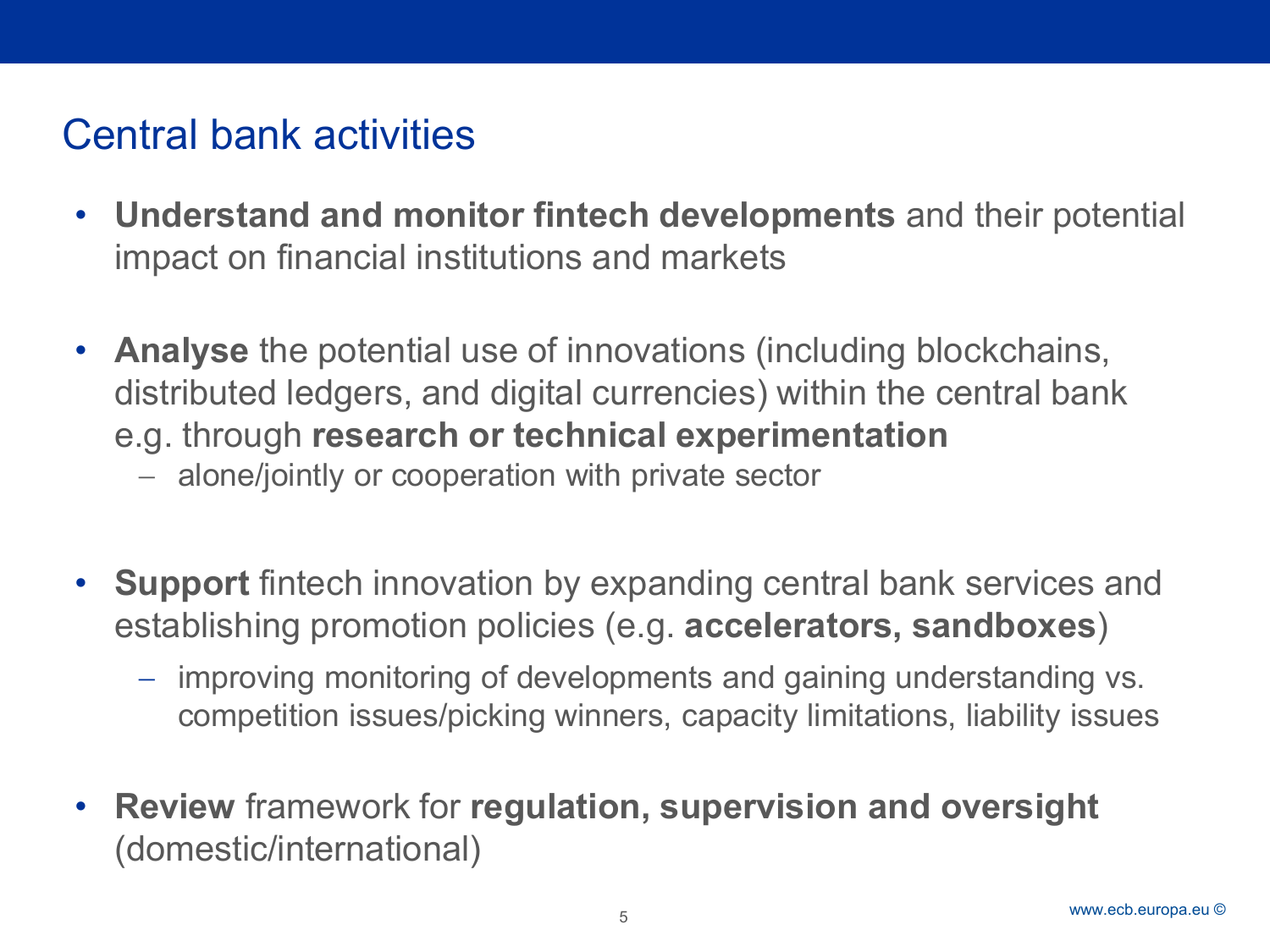### Focus of global regulatory standard-setting bodies

Global standard-setters and FSB have established dedicated workgroups/work programmes:

#### •**Sectoral and cross-sectoral analysis and evaluation**

- security and operational (cyber) resilience of products and services
- regulatory compliance (AML / TF), privacy and data secrecy
- impact on regulated services and entities
- impact on financial intermediation and market architecture
- wider impact on financial stability

### •Assessment of **need for global regulatory guidance**

•**Information sharing and coordination** between global standardsetting bodies to avoid inconsistent policy views across committees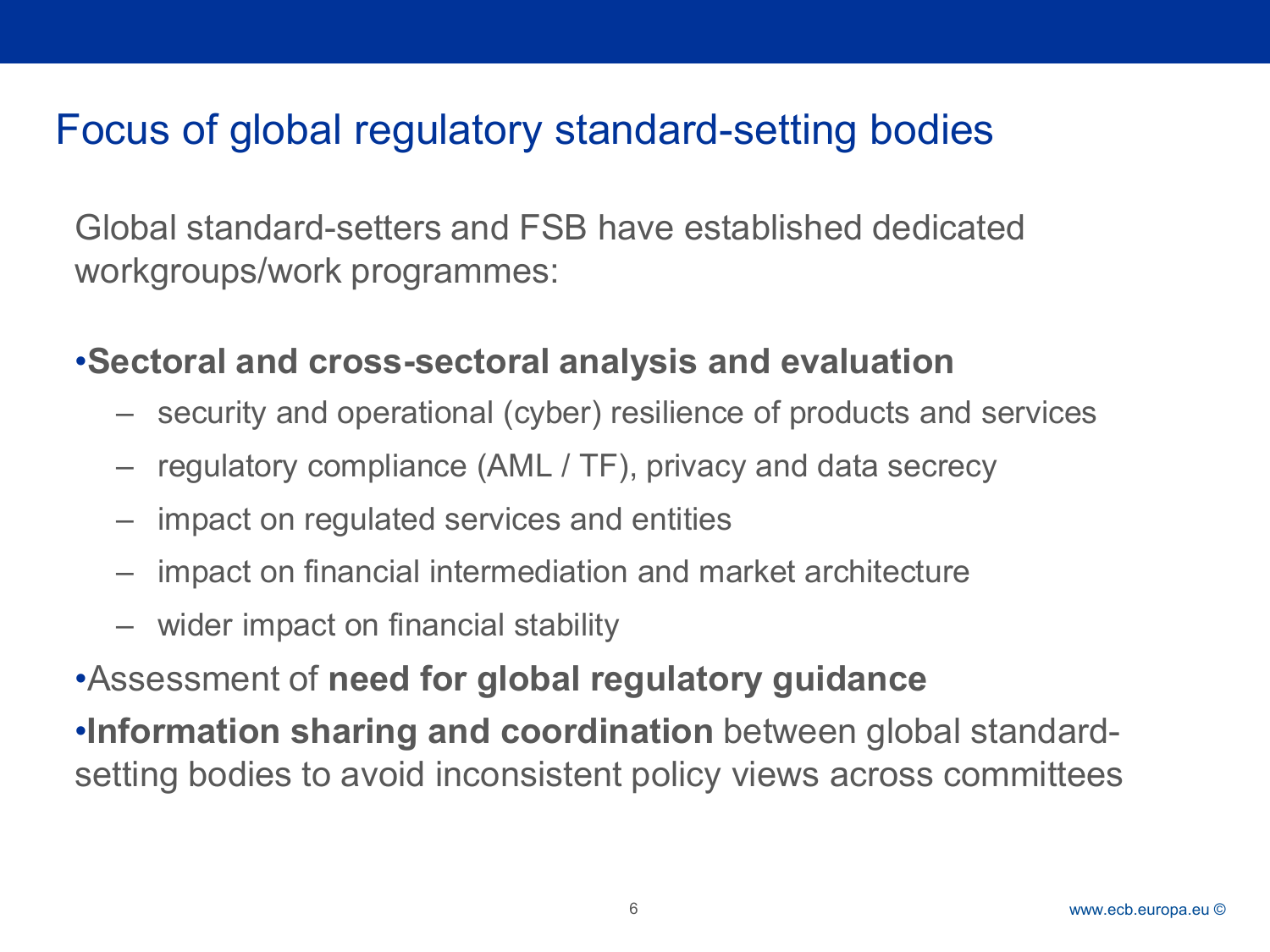# Regulatory guidance – 2017 CPMI analytical framework

- Guidance on **understanding the arrangement (scope)**
	- Functionality and nature of the arrangement
	- Key factors for an effective implementation
- Potential implications for **efficiency, safety and the broader financial markets**

| <b>Efficiency</b>                    | <b>Safety</b>                  |
|--------------------------------------|--------------------------------|
| Speed of end-to-end settlement       | Operational and security risk  |
| Costs of processing                  | <b>Settlement issues</b>       |
| Reconciliation (speed, transparency) | Legal risk                     |
| Credit and liquidity management      | Governance                     |
| <b>Automated contract tools</b>      | Data management and protection |
|                                      |                                |

#### **Broader financial market implications**

Connectivity issues and standards development Financial market architecture (actors, markets, regulators) Broader financial market risks (micro- and macro-level)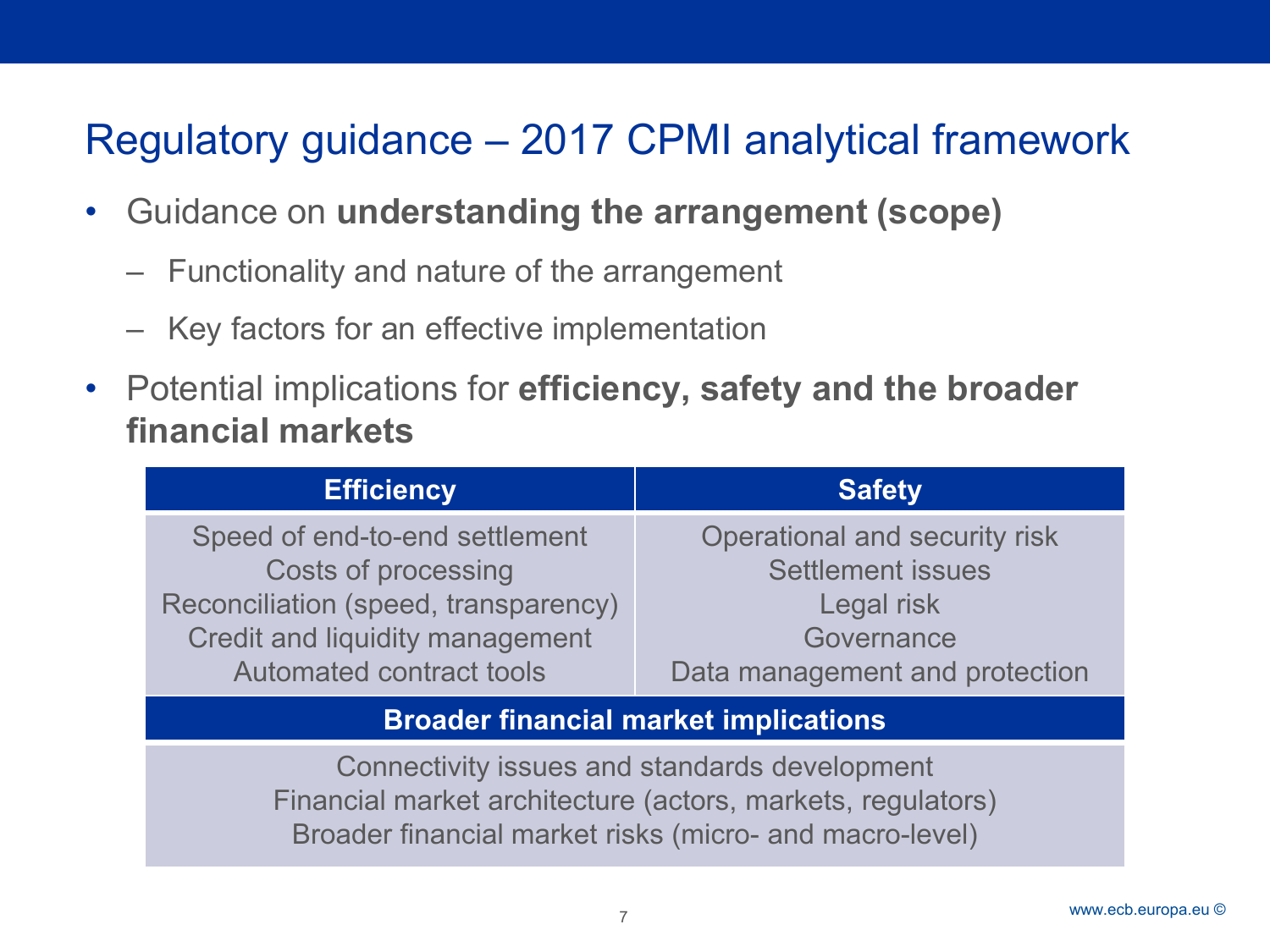# Some key issues going forward

**For traditional and new FMIs and infrastructure service providers**

- **Automatisation and resilience** (automated execution of processes, smart contracts)
- **Process integration** (ability for DvP, nexus to central bank money)
- **Network effects** (technical standardisation, avoiding fragmentation)
- **Governance** (rules/protocols, control of access, risk management)
- **Regulatory compliance** (support KYC, AML, regulatory reporting, but also: consumer protection, data secrecy and privacy rules)

 $\Rightarrow$  Continued relevance in the financial sector for FMI-like services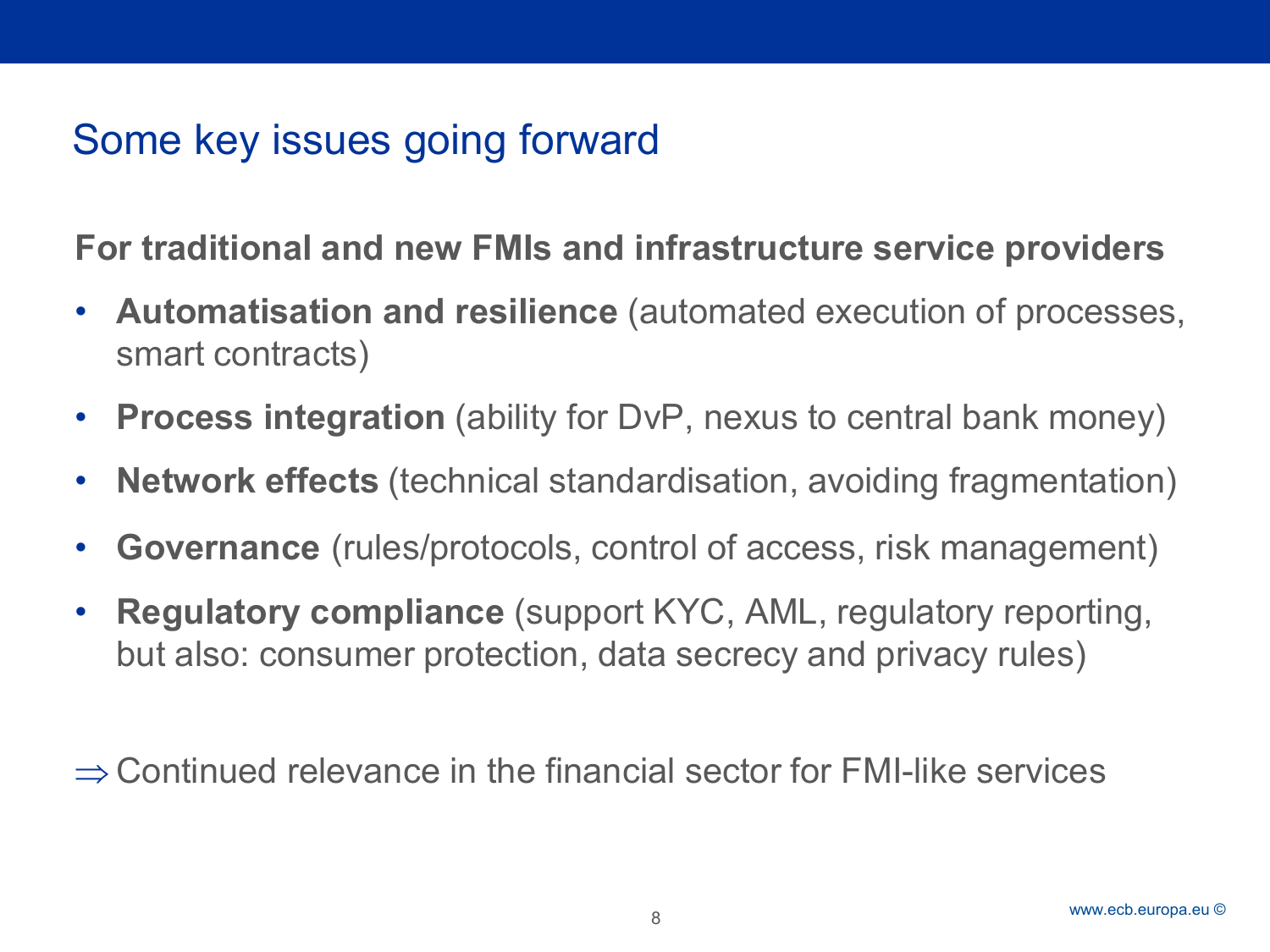# Some key issues going forward

### **For authorities**

- Regular review of adequacy of regulatory standards ("tech neutrality", **functional approach**)
- **Avoidance of competitive advantages** for newcomers or incumbents by applying different requirements for the same risks (proportionality)
- "**Observer nodes**"/SupTech could enhance monitoring of FMIs and facilitate oversight activities, but may create moral hazard
- Possible **need to rethink certain legal concepts** (formation of contracts, finality, DvP, etc.)
- ⇒ Need of relevant knowledge within regulators and overseers to comprehensively understand technology, underlying protocols/codes, and to adequately assess their functioning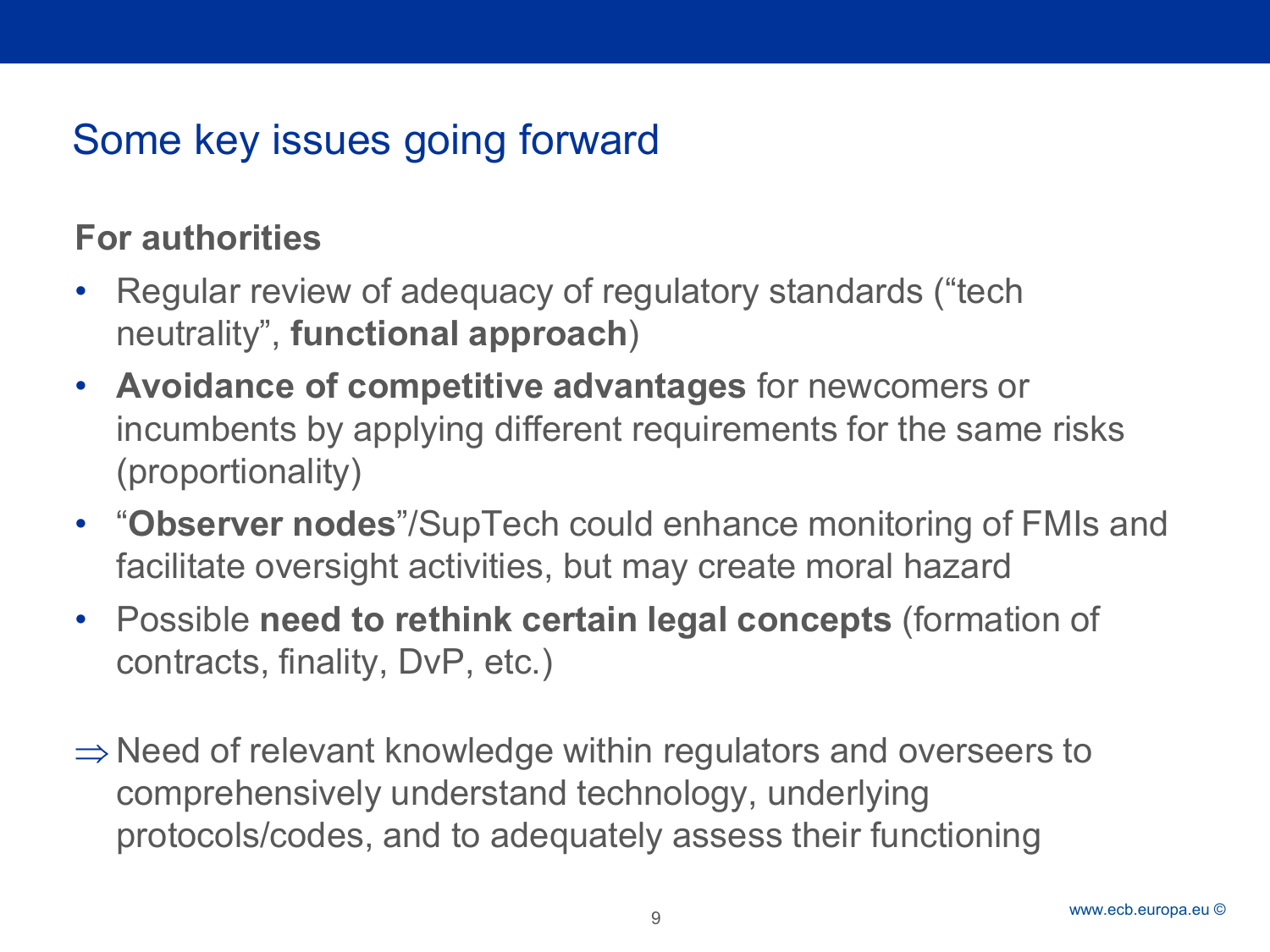# Demand for improvements in payments

• **Faster execution of transfers and enhanced convenience** user expecations push towards 24/7 solutions, immediate execution, mobile or internet integration

#### • **Broader access to safe settlement asset**

as non-banks are becoming more important actors in the payment space, they are seeking access to central bank money and settlement accounts

### • **Adapt to tokenisation of securities**

if securities become tokenised, then money settlement might need to follow the movement and bring "cash on ledger"

### • **Enhancing efficiency in cross-border transactions**

lowering of costs, reduction of settlement times, extension of operating hours, adherence to international messaging standards and improvement of international interoperability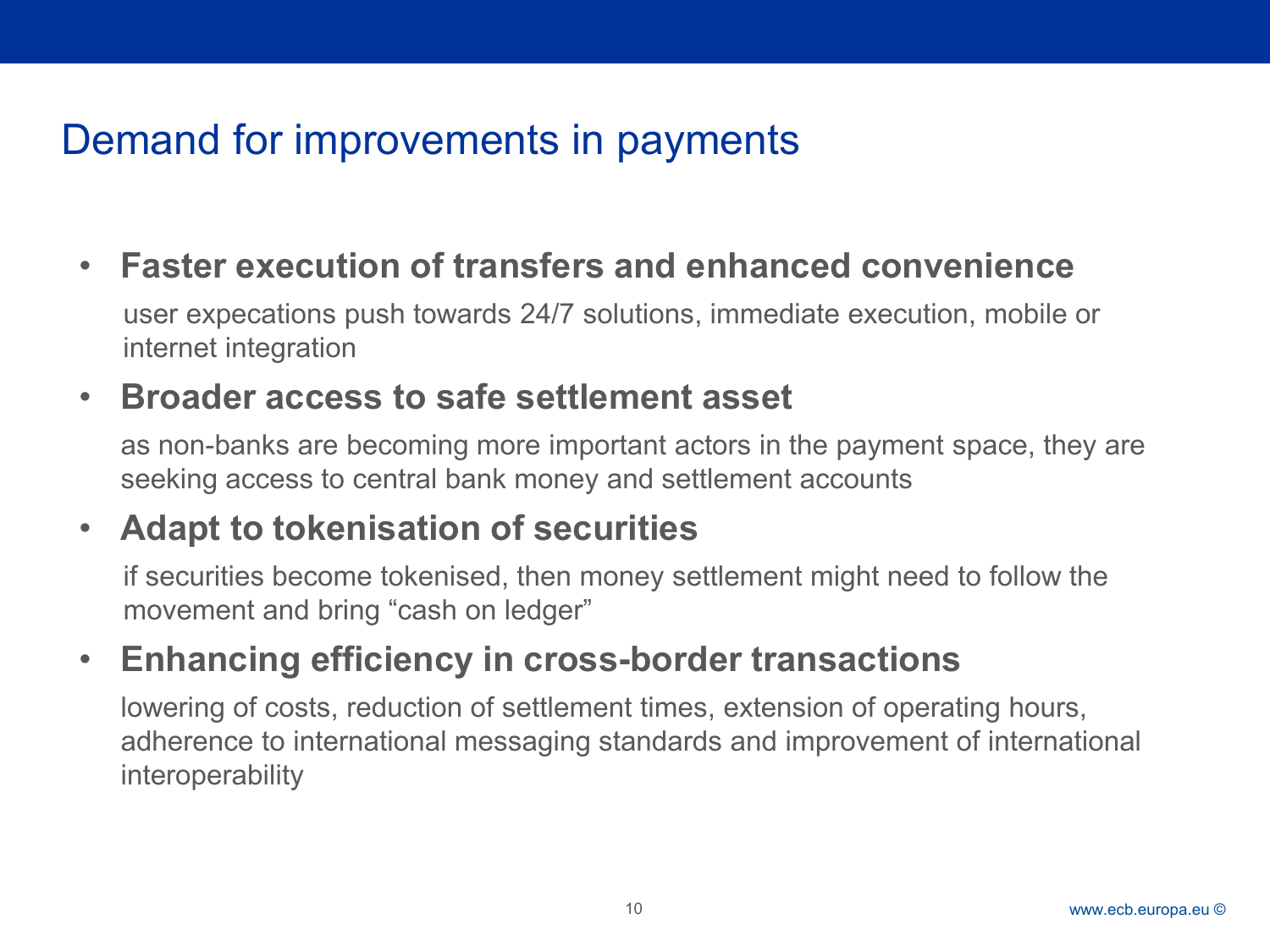# Focus on "stablecoins" and CBDC

- The value of **crypto-assets** is inherently unstable due to lack of accountable party
- Demand for a stable asset recorded on distributed ledgers sparked discussion around **central bank digital currencies (CBDC)**
- Private sector launched **stablecoins** as a potential new type of asset that aspires to bringing stability in volatile crypto-assets market and in payment platforms often based on new technologies (such as DLT)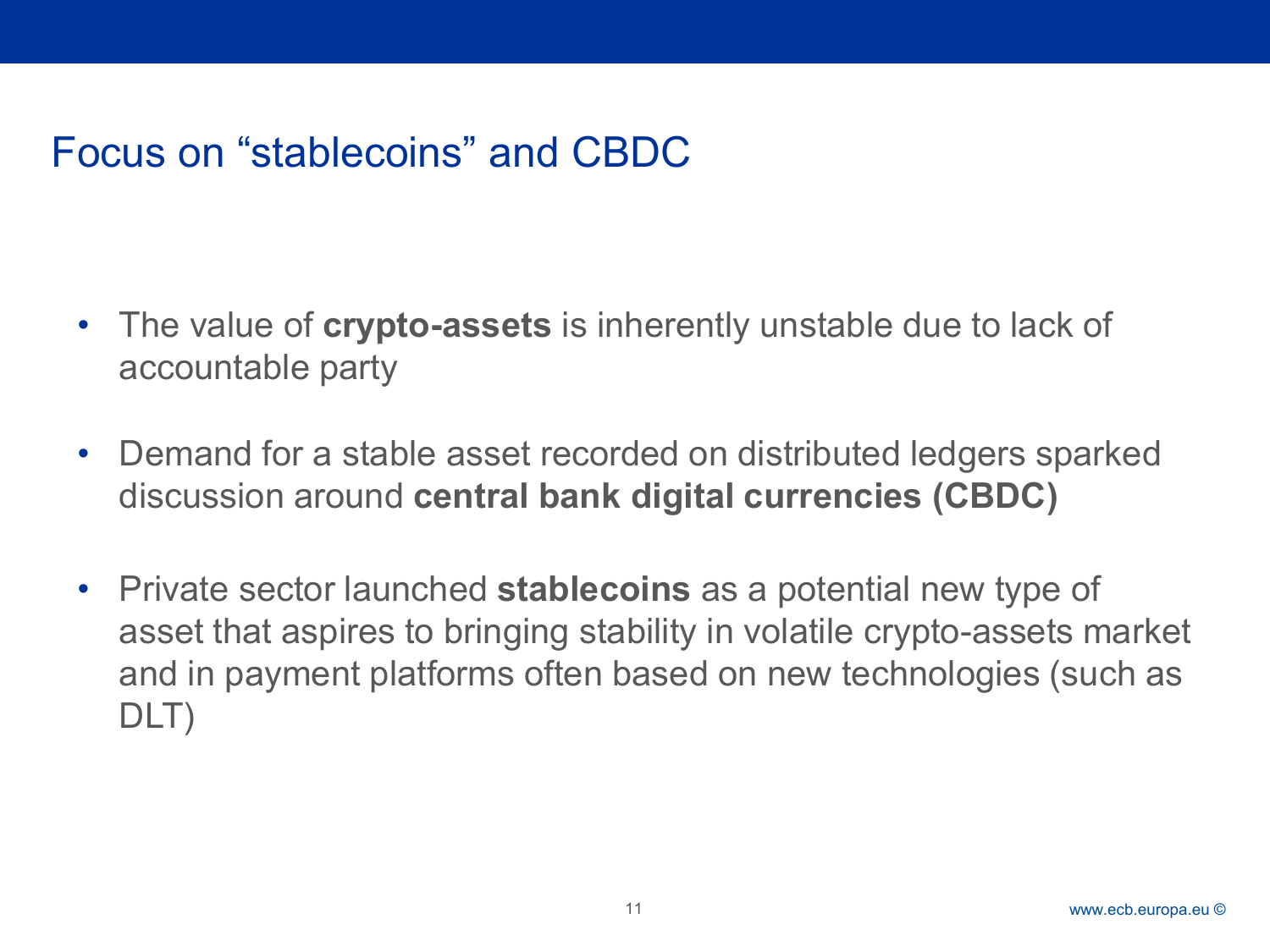### Central bank digital currency – Possible motivations

**Interest of a central bank** can vary, as do their mandates (eg. smooth functioning of payments, financial stability, …):

- Reaction to **declining cash usage** (provision of safe means of payments, alternative to cash and private cryptocurrencies) or active promotion of a **cashless society**
- New instrument to enhance **settlement efficiency**
- **Financial inclusion** considerations
- Inhibit **criminal activity** or **control** of domestic currency
- Additional **monetary policy** instrument (reduce the lower bound on interest rates) and tool to improve **financial stability**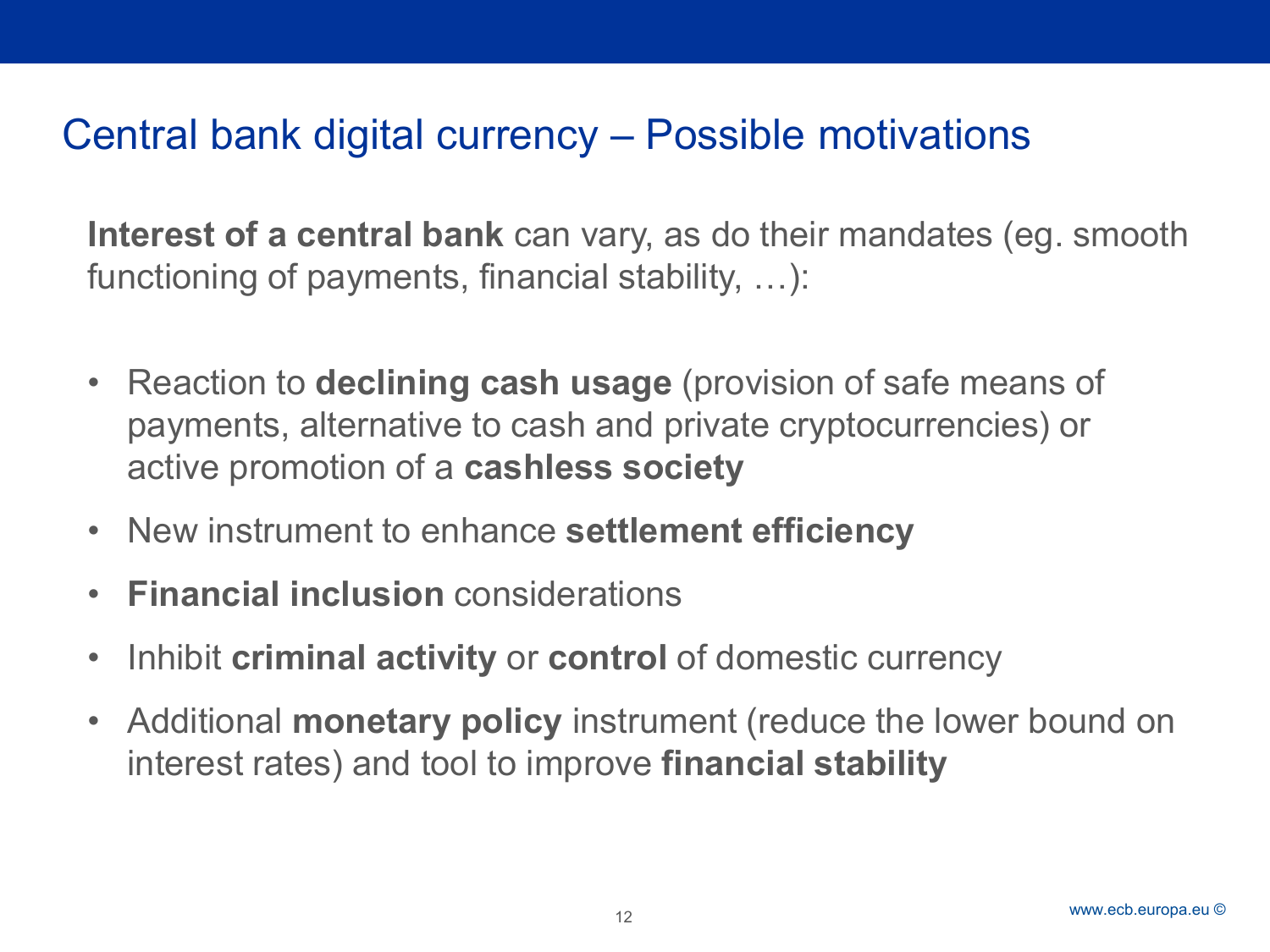# CBDC - Key elements and design features

### **CBDC key elements:**

- **Liability of a central bank**
- **Digital** form
- Denominated in **sovereign currency**

### **Optional design features**:

- **Holders** general public or restrictions (eg wholesale only)
- **Records** of transfers and holdings on or off the central bank ledger
- **Transfer mechanism** peer to peer or intermediated
- **Transparency** full, limited or anonymity of holders
- **Availability -** 24/7 or limited
- **Convertibility-** into cash and/or central bank deposits / limits or caps
- **Interest** bearing dependent on central bank policy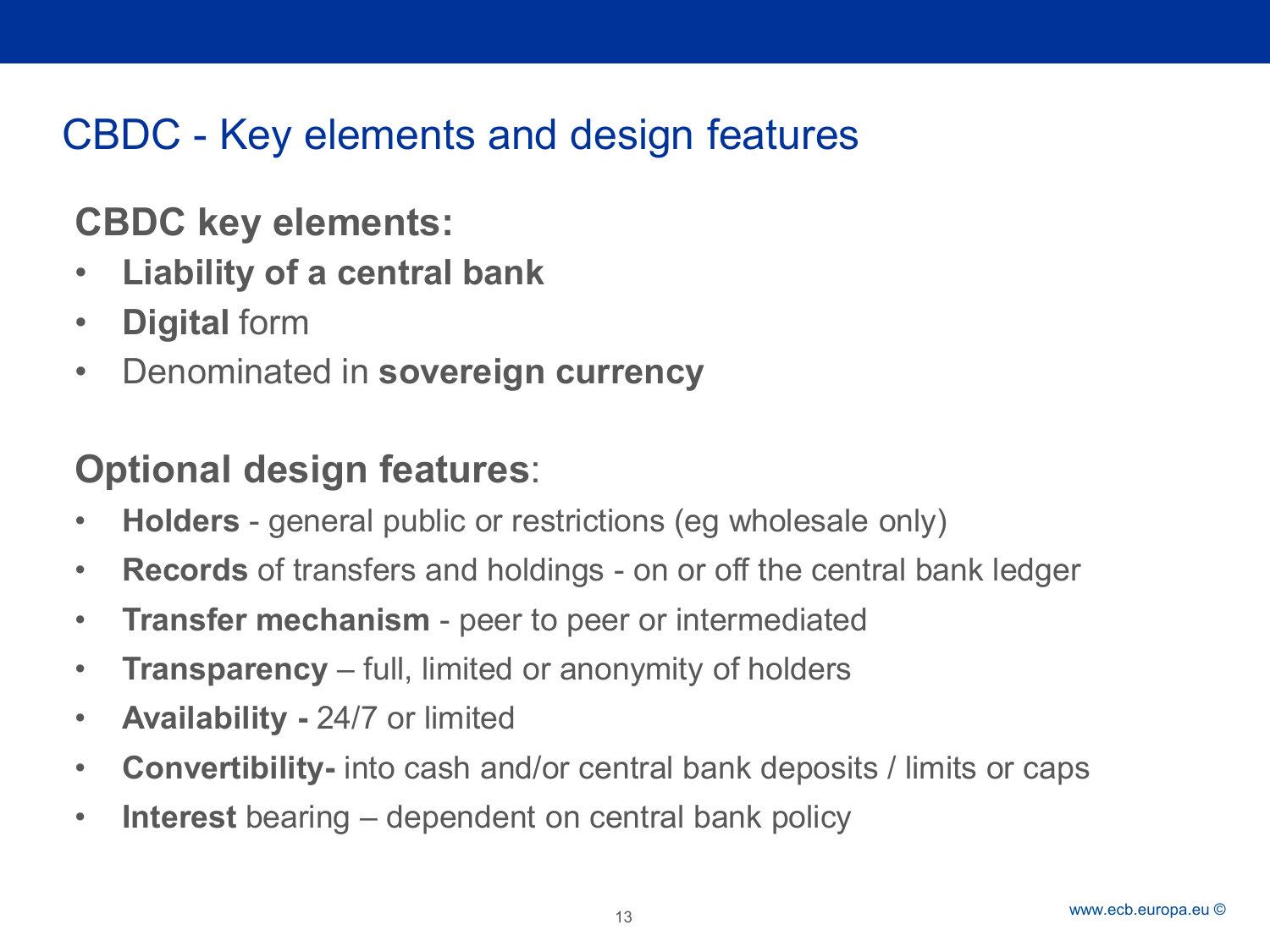### Stablecoin arrangements

- Payment token arrangements can be classified based on several characteristics:
	- Denomination: in fiat currency or in its own denomination
	- Backing: in deposits or other types of reserves and claims, or in central bank money
	- Type of claim: direct claim on funds or contractual rights
	- Authorised holders: from any person to supervised financial institutions only
	- Transfer system: from unrestricted blockchain to traditional payment system

| <b>Example</b>                  | <b>Denomination</b>            | <b>Backing</b>                                                   | <b>Type of claim</b>                        | <b>Authorised holders</b>     | <b>Transfer system</b>                                                                |
|---------------------------------|--------------------------------|------------------------------------------------------------------|---------------------------------------------|-------------------------------|---------------------------------------------------------------------------------------|
| <b>USC</b><br>(project)         | Several<br>currencies          | 1:1 CeBM held in<br>RTGS account                                 | Claim on funds<br>held with central<br>bank | Participating banks           | Fnality payment system                                                                |
| <b>TetherEUR</b><br>(live)      | Own but pegged<br>1:1 to $EUR$ | (Allegedly) fully backed<br>by reserves<br>(composition unclear) | Claim on the<br>issuer                      | Public                        | Ethereum unrestricted<br>blockchain                                                   |
| <b>JPMorgan</b><br>Coin (pilot) | <b>USD</b>                     | 1:1 CoBM held at<br><b>JPMorgan</b>                              | Claim on the<br><i>issuer</i>               | JPMorgan corporate<br>clients | Restricted blockchain<br>operated by JPM                                              |
| Libra<br>(project)              | Own                            | Fully backed by a<br>reserves held at<br>custodian banks         | Indirect claim via<br>service provider      | Public                        | Level 1: Libra restricted<br>blockchain<br>Level 2: Books of the<br>service providers |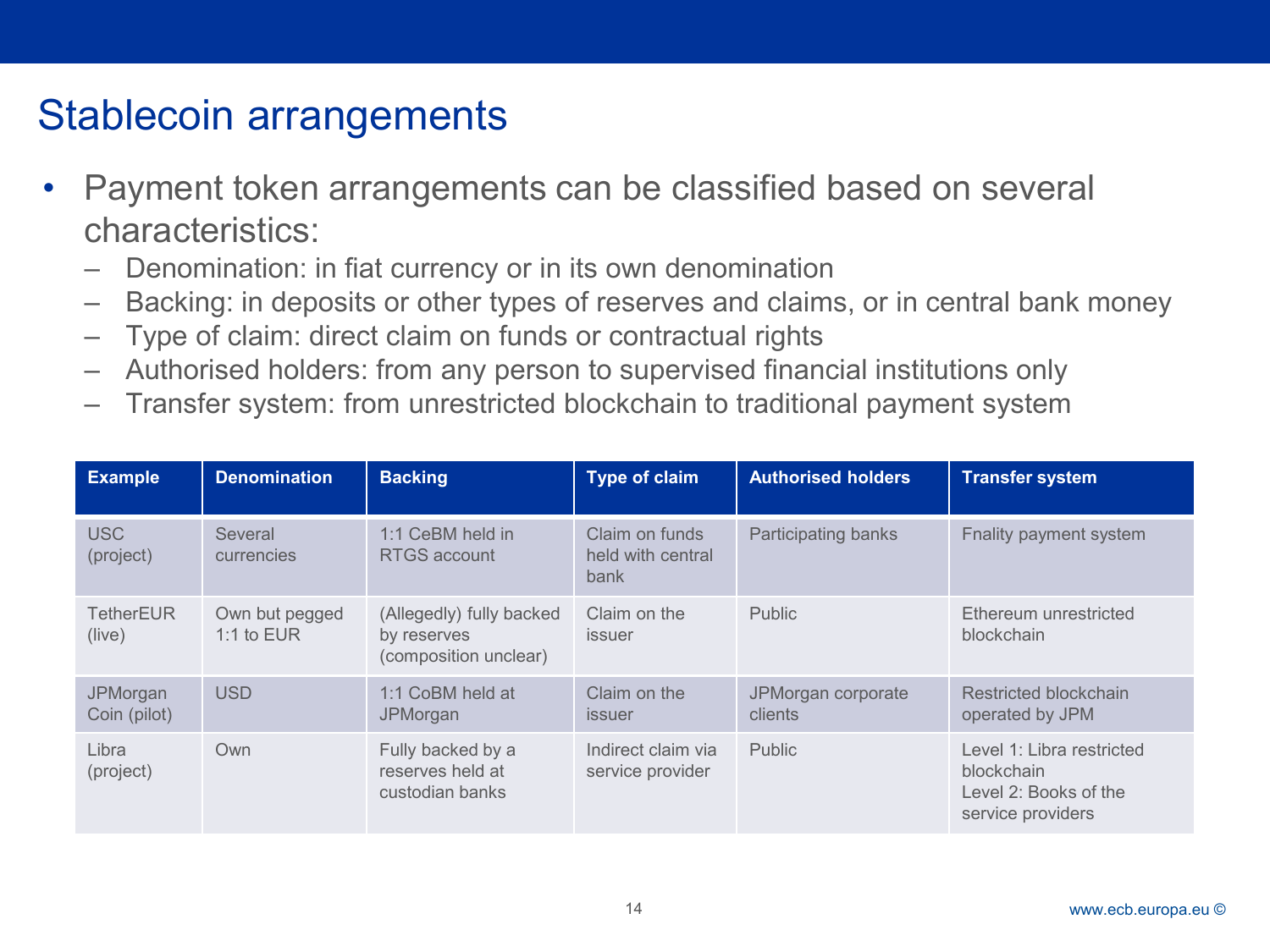# Key implications of CBDC (CPMI-MC 2018)

- **Legal considerations from a central bank perspective** e.g., legal basis to issue, legal qualification, legal tender status, finality
- **Anonymity and privacy** trade-offs between legitimate interest in privacy and money laundering and financing of terrorism concerns
- **Efficiency** e.g. possible cost reductions and/or indirect efficiency gains vs. disrupting existing channels, financial inclusion potential
- **Operational aspects** e.g. technical maturity, governance, cyber security, interoperability
- **Financial stability risks**  systemic bank runs, disintermediation
- **Monetary policy implications**  interest-bearing CBDC as monetary policy tool, narrow banking
- **Cross-border effects** e.g., increased risk of currency substitution and/or faster shifts in holdings between different currencies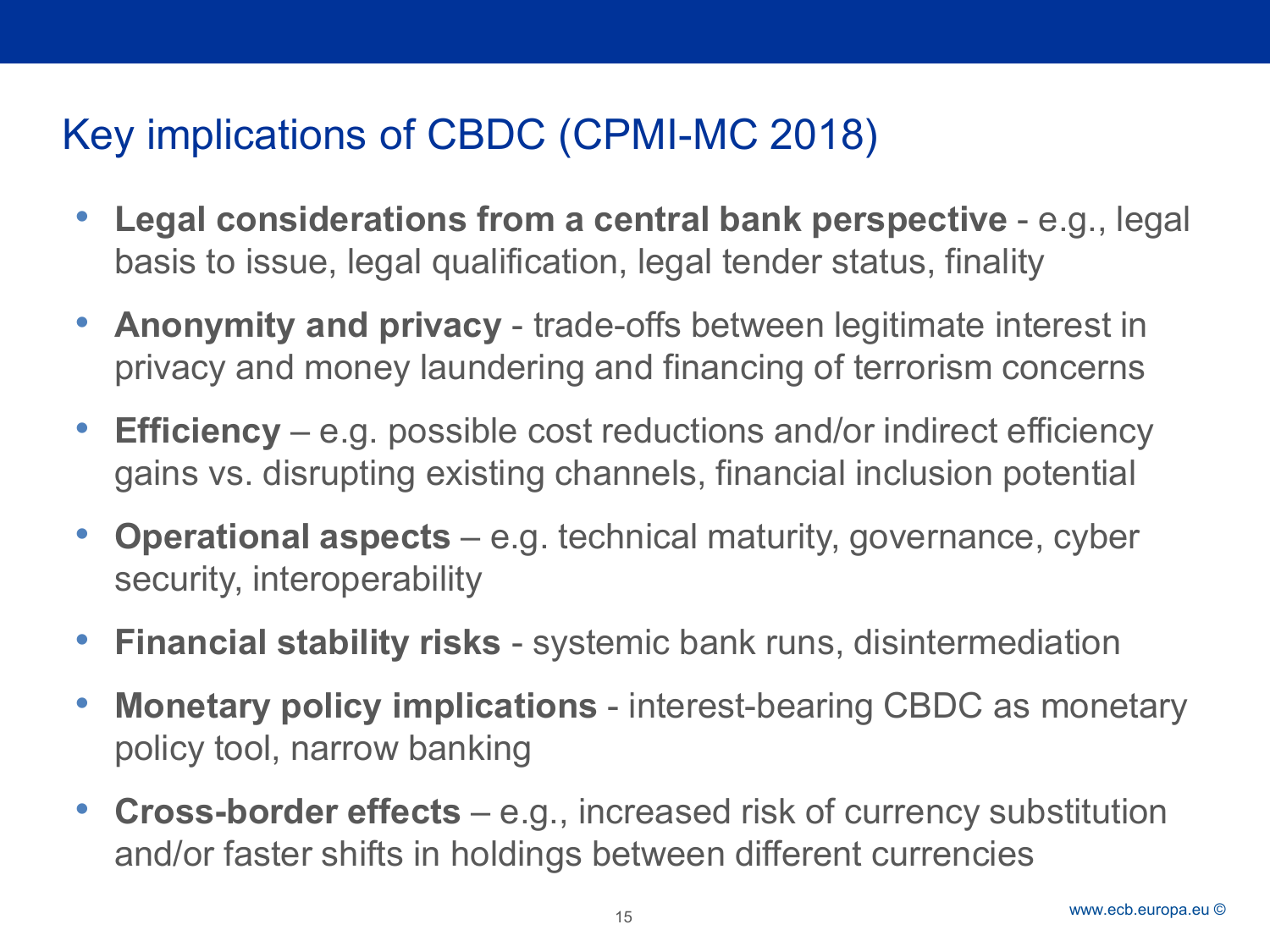# Considerations around wholesale stablecoins

**At the core, these are payment systems/arrangements**

### **Issues around general organization and risk management**

- Sound legal basis (for asset, arrangement, operator)
- Governance
- Liquidity risk
- Operational risk
- Transparency and regulatory compliance

### **Central bank implications**

- Role of the central bank and impact on central bank services and functions
- Impact on wider payment ecosystem and market structure
- Ability to oversee new arrangements, including cross-border
- Impact on monetary policy and liquidity provision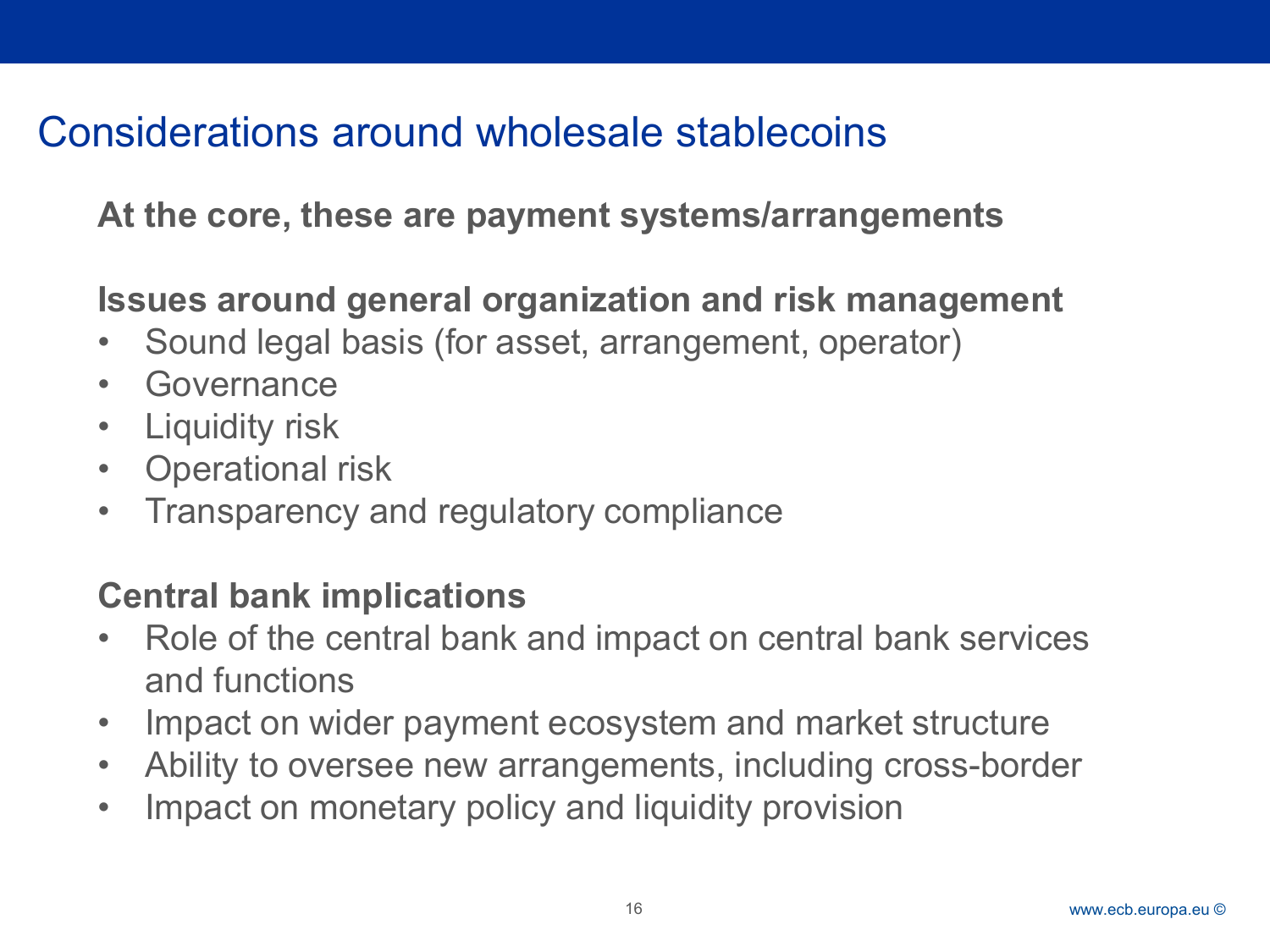# Considerations around (retail) stablecoins

**Retail stablecoin ecosystems,** in particular if designed **global, may be complex** – payment system at core, but additional elements, e.g. reserve funds, wallet provision

- **Potential benefits**  e.g. cost reduction, speed, financial inclusion, less volatility if sound stabilisation mechanisms
- **Need for legal certainty and clarity**  e.g. about the rights of holders and obligations of issuers and other relevant parties
- **Challenges for public policy, oversight and regulation** 
	- *AML/CFT, consumer and data protection, cybersecurity, tax compliance, fair competition, financial stability, monetary policy*
	- **Regulatory perimeter** (same risks same regulation) many risks may be addressed within existing regulatory frameworks, some may need additional review
	- Case for **close global cooperation** of authorities and standardsetting bodies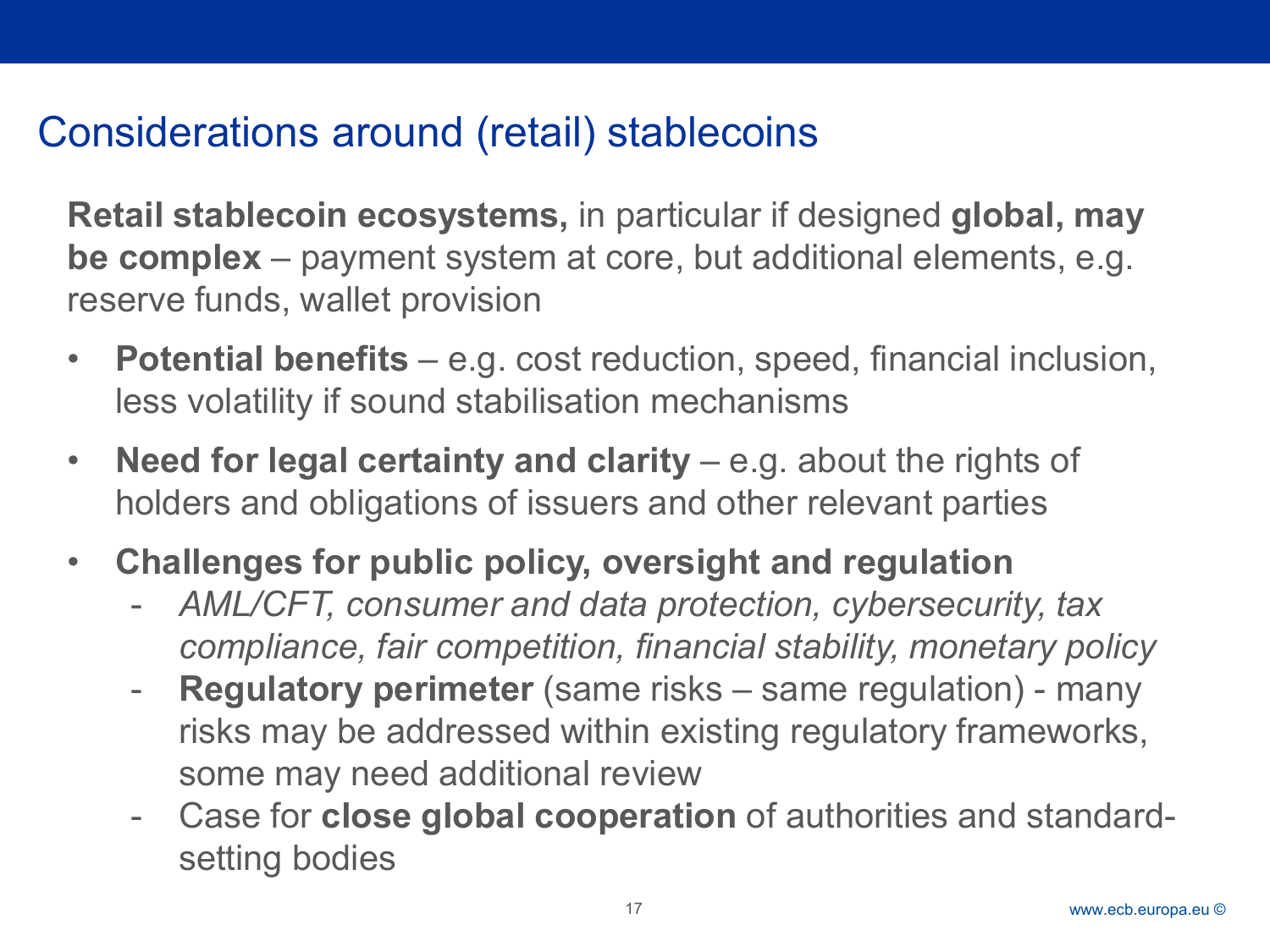### Digital tokens *vs* incremental change – Trade offs

| Demand for<br>improvement                     | Case for digital<br>tokens                                 | Incremental<br>change to<br>traditional rails         |
|-----------------------------------------------|------------------------------------------------------------|-------------------------------------------------------|
| <b>Broadening access</b>                      | Wider adoption,<br>potentially to large<br>corporates      | <b>Widening direct</b><br>access to RTGS              |
| <b>Efficiency in cross</b><br>border payments | 24/7 usability                                             | Longer operating<br>hours and adoption<br>of ISO20022 |
| Adapt to<br>tokenisation                      | Token design could<br>fit in future<br>tokenised platforms | <b>Payment system</b><br>upgrades                     |